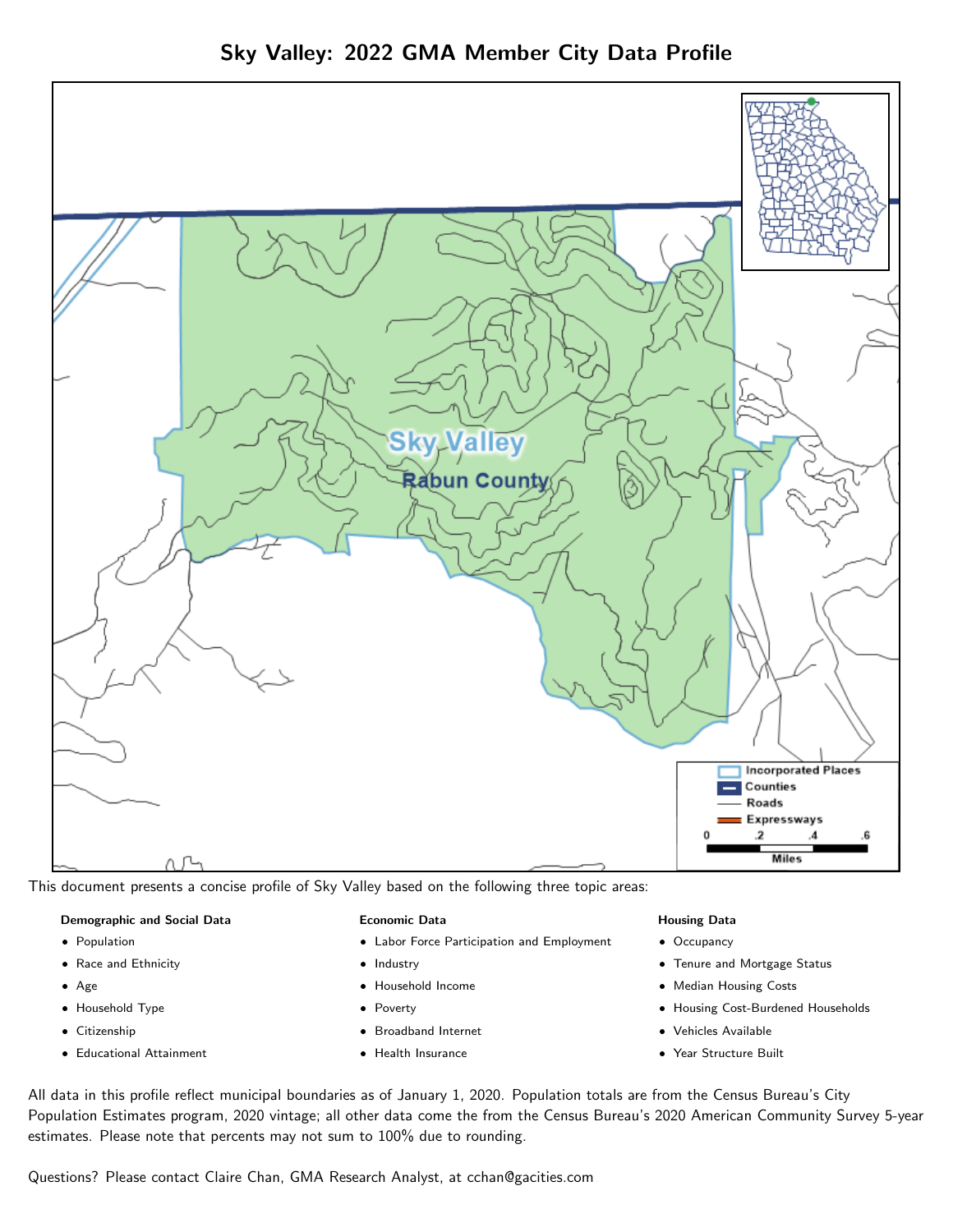# Sky Valley: Demographic and Social





**Citizenship** 



Source: American Community Survey, 2020 5-year estimates, table B05002 Source: American Community Survey, 2020 5-year estimates, table B15002

Race and Ethnicity



Source: U.S. Census Bureau, City Population Estimates, 2020 vintage Source: American Community Survey, 2020 5-year estimates, table B03002



Source: American Community Survey, 2020 5-year estimates, table B01001 Source: American Community Survey, 2020 5-year estimates, table B11001

### Educational Attainment



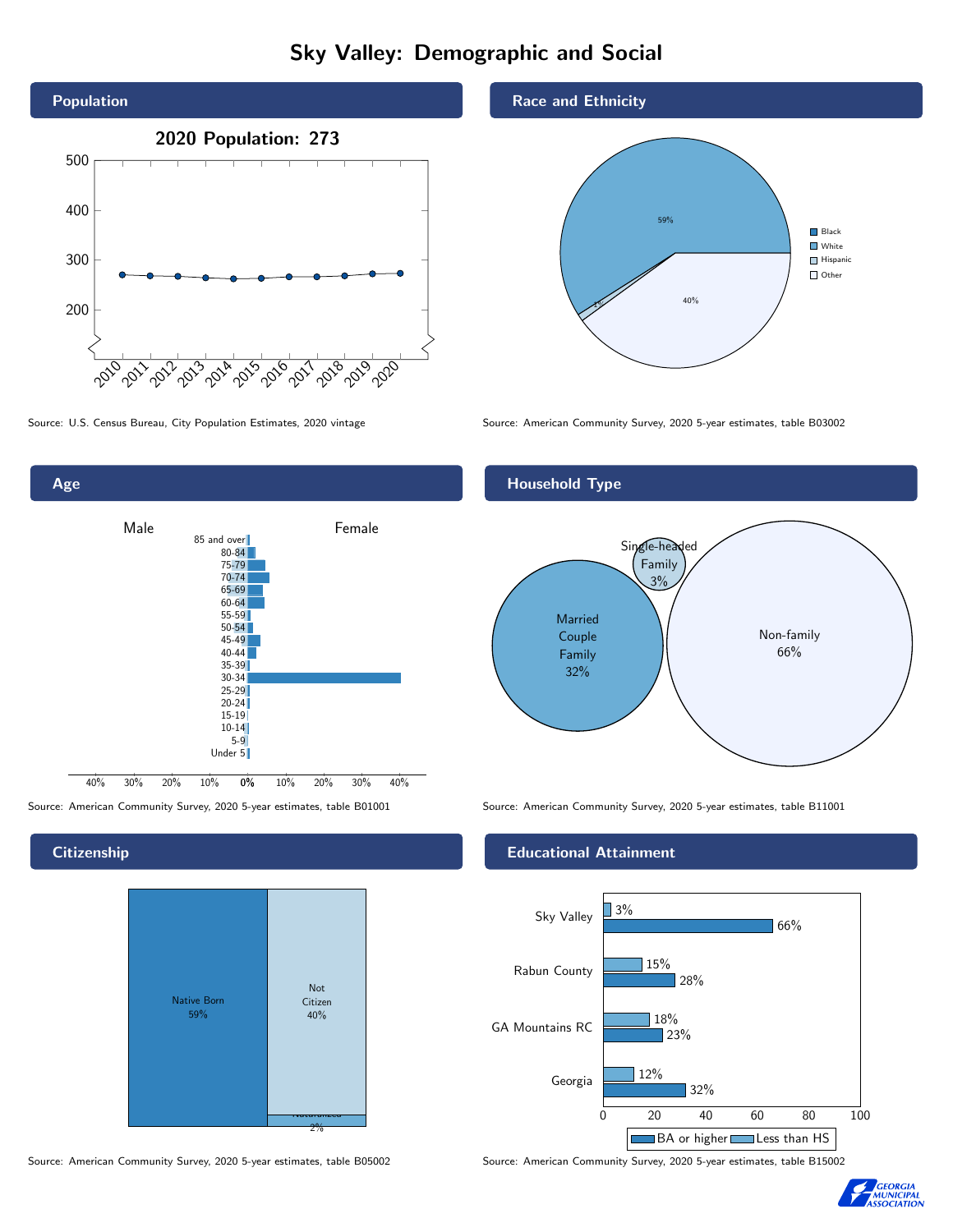# Sky Valley: Economic



Source: American Community Survey, 2020 5-year estimates, table B23001 Note: Unemployment rate is based upon the civilian labor force.



Source: American Community Survey, 2020 5-year estimates, tables B19013 and B19025 Source: American Community Survey, 2020 5-year estimates, table B17010



Source: American Community Survey, 2020 5-year estimates, table B28002 Source: American Community Survey, 2020 5-year estimates, table B18135

## Industry

| Agriculture, forestry, fishing and hunting, and mining      | $0\%$ |
|-------------------------------------------------------------|-------|
| Construction                                                | $2\%$ |
| Manufacturing                                               | $1\%$ |
| <b>Wholesale Trade</b>                                      | $0\%$ |
| Retail Trade                                                | $2\%$ |
| Transportation and warehousing, and utilities               | $0\%$ |
| Information                                                 | $0\%$ |
| Finance and insurance, real estate, rental, leasing         | 3%    |
| Professional, scientific, mgt, administrative, waste mgt    | 3%    |
| Educational services, and health care and social assistance | 8%    |
| Arts, entertainment, recreation, accommodation, food        | 74%   |
| service                                                     |       |
| Other services, except public administration                | 5%    |
| Public administration                                       | $1\%$ |

Source: American Community Survey, 2020 5-year estimates, table C24030

## Poverty



#### Health Insurance